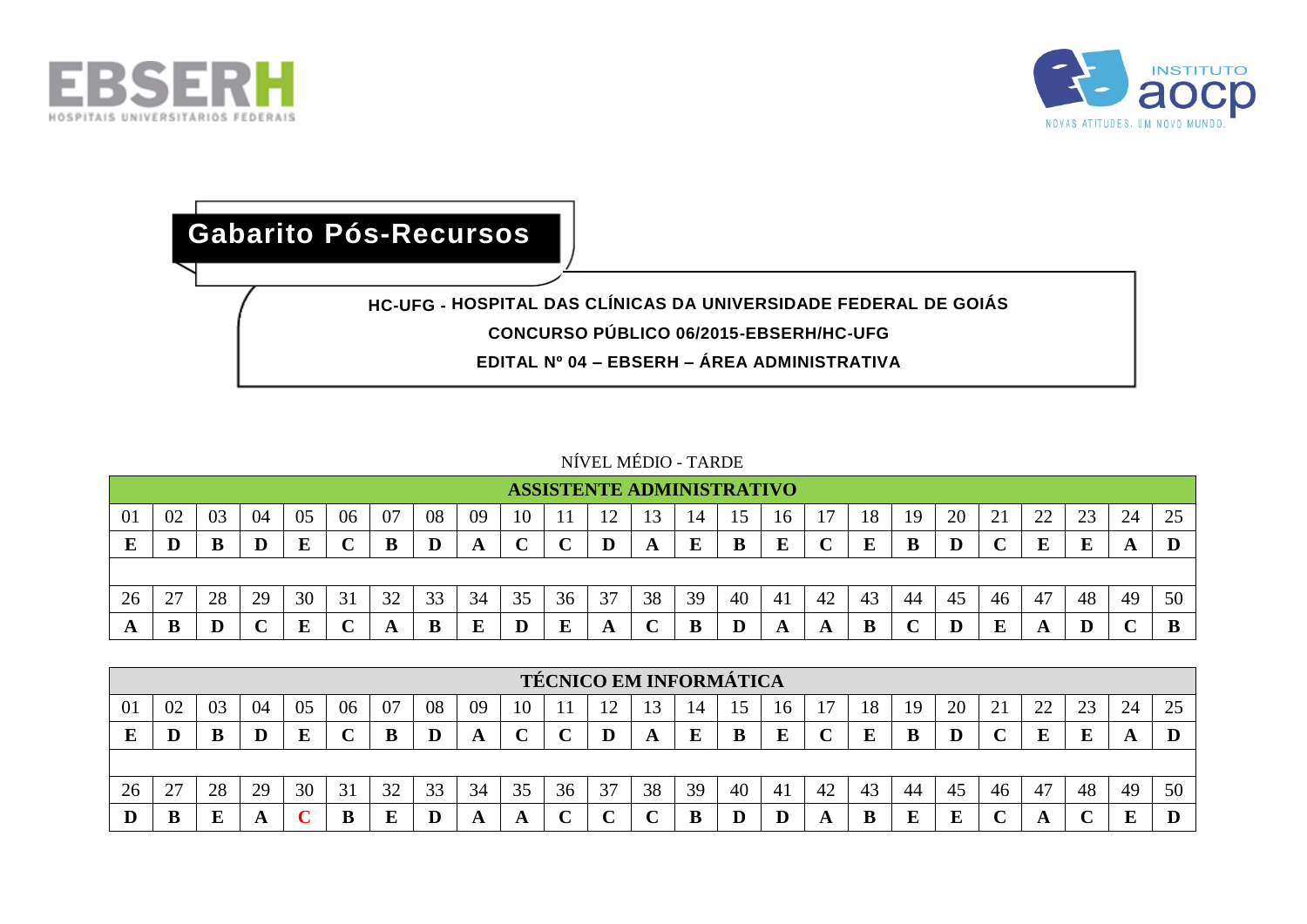|    |    |    |    |    |    |    |    |    |    |    |    |               |    |    |    | <b>TÉCNICO EM SEGURANÇA DO TRABALHO</b> |    |     |    |    |         |        |    |    |
|----|----|----|----|----|----|----|----|----|----|----|----|---------------|----|----|----|-----------------------------------------|----|-----|----|----|---------|--------|----|----|
| 01 | 02 | 03 | 04 | 05 | 06 | 07 | 08 | 09 | 10 |    | ി  | $\mathcal{R}$ | 14 |    | 10 |                                         | 18 | 19  | 20 | ◢  | າາ<br>∼ | $\cap$ | 24 | 25 |
|    | Ш  |    |    |    |    | г  |    | Ð  |    |    |    |               | F  |    |    |                                         | F  |     |    |    |         |        |    |    |
|    |    |    |    |    |    |    |    |    |    |    |    |               |    |    |    |                                         |    |     |    |    |         |        |    |    |
| 26 | 27 | 28 | 29 | 30 | 31 | 32 | 33 | 34 | 35 | 36 | 37 | 38            | 39 | 40 | 41 | 42                                      | 43 | -44 | 45 | 46 | 47      | 48     | 49 | 50 |
|    |    |    | E  | Е  |    |    |    |    |    |    |    |               |    |    |    |                                         |    |     |    |    |         |        |    |    |

NÍVEL SUPERIOR - TARDE

|    |    |    |    |    |    |    |    |    |           |    |    | <b>ADVOGADO</b> |    |    |          |    |    |    |    |          |    |         |    |          |
|----|----|----|----|----|----|----|----|----|-----------|----|----|-----------------|----|----|----------|----|----|----|----|----------|----|---------|----|----------|
| 01 | 02 | 03 | 04 | 05 | 06 | 07 | 08 | 09 | 10        |    | ി  | 13              | 14 | 15 | 16       |    | 18 | 19 | 20 | $\sim$ 1 | 22 | 23      | 24 | 25       |
| B  | D  |    | A  |    | B  | E  | 〜  | B  |           |    | A  | E               | B  | A  | $\bf{D}$ |    | A  | A  | A  |          |    |         | E  | B        |
|    |    |    |    |    |    |    |    |    |           |    |    |                 |    |    |          |    |    |    |    |          |    |         |    |          |
| 26 | 27 | 28 | 29 | 30 | 31 | 32 | 33 | 34 | 35        | 36 | 37 | 38              | 39 | 40 | -41      | 42 | 43 | 44 | 45 | 46       | 47 | 48      | 49 | 50       |
| E  | B  | D  | E  |    | A  |    |    | B  | ${\bf E}$ | В  |    |                 |    | A  | B        | D  | B  |    | E  |          |    | $\bf D$ |    | $\bf{E}$ |

|    |                                                                                                           |    |    |    |    |    |    |    |    |    |    |    |    |    | ANALISTA ADMINISTRATIVO - ADMINISTRAÇÃO |    |    |    |    |    |    |    |    |
|----|-----------------------------------------------------------------------------------------------------------|----|----|----|----|----|----|----|----|----|----|----|----|----|-----------------------------------------|----|----|----|----|----|----|----|----|
| 01 | 20<br>24<br>02<br>25<br>-04<br>08<br>つつ<br>05<br>06<br>07<br>າາ<br>03<br>09<br>10<br>18<br>19<br>16<br>∠∠ |    |    |    |    |    |    |    |    |    |    |    |    |    |                                         |    |    |    |    |    |    |    |    |
|    |                                                                                                           |    |    |    | B  |    |    |    |    |    |    |    |    |    |                                         |    | A  |    |    |    |    | E  |    |
|    |                                                                                                           |    |    |    |    |    |    |    |    |    |    |    |    |    |                                         |    |    |    |    |    |    |    |    |
| 26 | 27<br>∠                                                                                                   | 28 | 29 | 30 | 31 | 32 | 33 | 34 | 35 | 36 | 37 | 38 | 39 | 40 | 41                                      | 42 | 43 | 45 | 46 | 47 | 48 | 49 | 50 |
|    |                                                                                                           |    |    |    | E  |    |    |    |    |    |    |    |    |    |                                         |    |    |    |    |    |    | E  |    |

|    |    |    |    |    |    |    |    |    |    |    |    |    |    |    | ANALISTA ADMINISTRATIVO - CONTABILIDADE |    |    |    |    |    |                      |        |    |    |
|----|----|----|----|----|----|----|----|----|----|----|----|----|----|----|-----------------------------------------|----|----|----|----|----|----------------------|--------|----|----|
| 01 | 02 | 03 | 04 | 05 | 06 | 07 | 08 | 09 | 10 |    |    |    | 14 |    | 10                                      |    | 18 | 19 | 20 | ↩. | $\gamma\gamma$<br>∠∠ | $\cap$ | 24 | 25 |
|    | D  |    |    |    |    |    | ◡  | B  | D  |    | A  | E  | B  | A  |                                         |    |    |    | A  |    |                      |        | E  | B  |
|    |    |    |    |    |    |    |    |    |    |    |    |    |    |    |                                         |    |    |    |    |    |                      |        |    |    |
|    |    |    |    |    |    |    |    |    |    |    |    |    |    |    |                                         |    |    |    |    |    |                      |        |    |    |
| 26 | 27 | 28 | 29 | 30 | 31 | 32 | 33 | 34 | 35 | 36 | 37 | 38 | 39 | 40 | 41                                      | 42 | 43 | 44 | 45 | 46 | 47                   | 48     | 49 | 50 |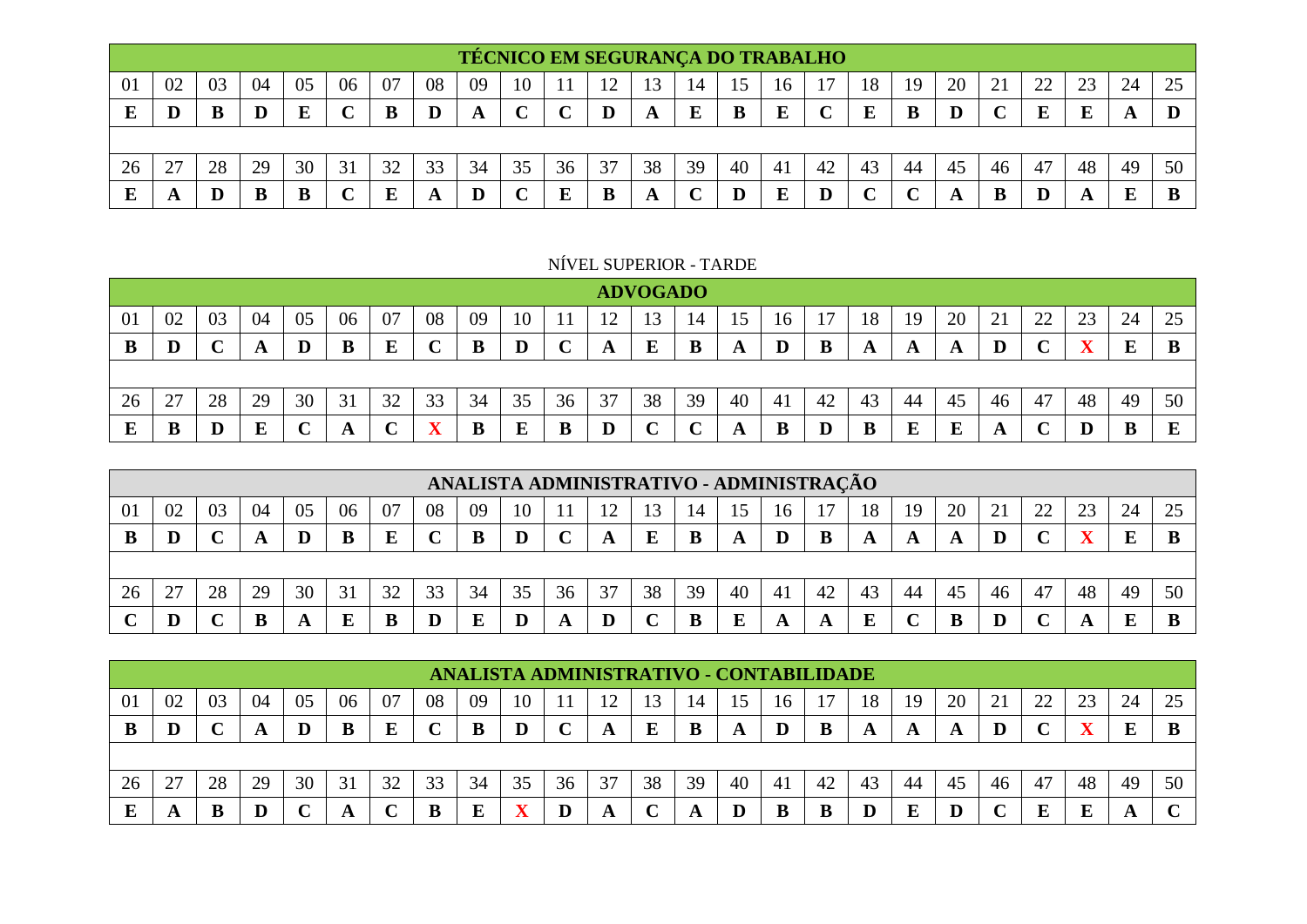|    |    |    |    |    |    |    |    |    |    |    |    |    |    |    |    | ANALISTA ADMINISTRATIVO - ESTATÍSTICA |    |    |             |     |          |                  |    |                         |
|----|----|----|----|----|----|----|----|----|----|----|----|----|----|----|----|---------------------------------------|----|----|-------------|-----|----------|------------------|----|-------------------------|
| 01 | 02 | 03 | 04 | 05 | 06 | 07 | 08 | 09 | 10 |    |    |    | 14 |    | 16 |                                       | 18 | 19 | 20          | د ت | າາ<br>∠∠ | ററ<br>$\angle$ 3 | 24 | 25                      |
|    |    |    |    |    | B  | Ε  | ╰  |    | D  |    | A  |    | B  |    | D  |                                       |    |    | $\mathbf A$ |     |          |                  | E  | B                       |
|    |    |    |    |    |    |    |    |    |    |    |    |    |    |    |    |                                       |    |    |             |     |          |                  |    |                         |
| 26 | 27 | 28 | 29 | 30 | 31 | 32 | 33 | 34 | 35 | 36 | 37 | 38 | 39 | 40 | 41 | 42                                    | 43 | 44 | 45          | 46  | 47       | 48               | 49 | 50                      |
|    |    |    |    |    | E  | B  | A  |    | B  |    | E  |    | г  |    |    |                                       | A  |    | A           |     |          |                  |    | $\overline{\mathbf{v}}$ |

|                |                                                                                                          |    |    |    |    |    |             | ANALISTA ADMINISTRATIVO - RELAÇÕES PÚBLICAS |    |    |    |           |    |    |    |    |    |    |    |    |    |    |    |    |
|----------------|----------------------------------------------------------------------------------------------------------|----|----|----|----|----|-------------|---------------------------------------------|----|----|----|-----------|----|----|----|----|----|----|----|----|----|----|----|----|
| $\overline{0}$ | 04<br>06<br>24<br>25<br>02<br>08<br>20<br>$\gamma$<br>03<br>05<br>07<br>23<br>09<br>10<br>18<br>19<br>Iб |    |    |    |    |    |             |                                             |    |    |    |           |    |    |    |    |    |    |    |    |    |    |    |    |
|                | D                                                                                                        |    |    | D  | B  |    | $\mathbf C$ | B                                           | D  |    |    | ${\bf E}$ | B  | A  |    |    | A  |    |    |    |    |    | E  | B  |
|                |                                                                                                          |    |    |    |    |    |             |                                             |    |    |    |           |    |    |    |    |    |    |    |    |    |    |    |    |
| 26             | 27                                                                                                       | 28 | 29 | 30 | 31 | 32 | 33          | 34                                          | 35 | 36 | 37 | 38        | 39 | 40 | 41 | 42 | 43 | 44 | 45 | 46 | 47 | 48 | 49 | 50 |
|                |                                                                                                          |    | E  |    |    |    | A           |                                             | D  |    |    | B         |    |    |    |    |    |    |    |    | A  |    |    |    |

|                |                                                                                                                |    |    |    | ANALISTA DE TECNOLOGIA DA INFORMAÇÃO - SISTEMAS OPERACIONAIS |    |    |    |    |    |    |    |    |    |    |    |    |    |    |    |    |    |    |    |
|----------------|----------------------------------------------------------------------------------------------------------------|----|----|----|--------------------------------------------------------------|----|----|----|----|----|----|----|----|----|----|----|----|----|----|----|----|----|----|----|
| 0 <sup>1</sup> | 25<br>24<br>04<br>07<br>02<br>06<br>08<br>20<br>າາ<br>03<br>05<br>10<br>09<br>۱ ೧<br>18<br>3<br>19<br>16<br>14 |    |    |    |                                                              |    |    |    |    |    |    |    |    |    |    |    |    |    |    |    |    |    |    |    |
|                |                                                                                                                |    |    |    |                                                              |    |    |    |    |    |    |    |    |    |    |    | A  |    |    |    |    |    | E  |    |
|                |                                                                                                                |    |    |    |                                                              |    |    |    |    |    |    |    |    |    |    |    |    |    |    |    |    |    |    |    |
| 26             |                                                                                                                | 28 | 29 | 30 | 31                                                           | 32 | 33 | 34 | 35 | 36 | 37 | 38 | 39 | 40 | 41 | 42 | 43 | 44 | 45 | 46 | 47 | 48 | 49 | 50 |
|                |                                                                                                                |    |    |    | г                                                            |    | D  |    | B  |    |    |    |    |    |    |    |    |    |    |    |    |    |    |    |

|    |    |    |    |    |    |    |    |    |    |    | <b>ENGENHEIRO CIVIL</b> |    |    |    |    |    |    |     |    |    |            |                      |    |        |
|----|----|----|----|----|----|----|----|----|----|----|-------------------------|----|----|----|----|----|----|-----|----|----|------------|----------------------|----|--------|
| 01 | 02 | 03 | 04 | 05 | 06 | 07 | 08 | 09 | 10 |    | ∸                       |    | 14 |    | 16 |    | 18 | 19  | 20 | ∠⊥ | າາ<br>ے بے | $\sim$<br>$\angle 3$ | 24 | 25     |
| B  | D  |    |    |    |    |    | ◡  |    | D  |    | A                       | г. | B  |    | D  |    |    | A   | A  |    |            |                      |    |        |
|    |    |    |    |    |    |    |    |    |    |    |                         |    |    |    |    |    |    |     |    |    |            |                      |    |        |
| 26 | 27 | 28 | 29 | 30 | 31 | 32 | 33 | 34 | 35 | 36 | 37                      | 38 | 39 | 40 | 41 | 42 | 43 | -44 | 45 | 46 | 47         | 48                   | 49 | 50     |
| B  |    |    |    |    | A  |    | ╰  |    |    |    | ◡                       | Е  | E  |    | D  |    |    |     | A  |    |            |                      |    | $\sim$ |